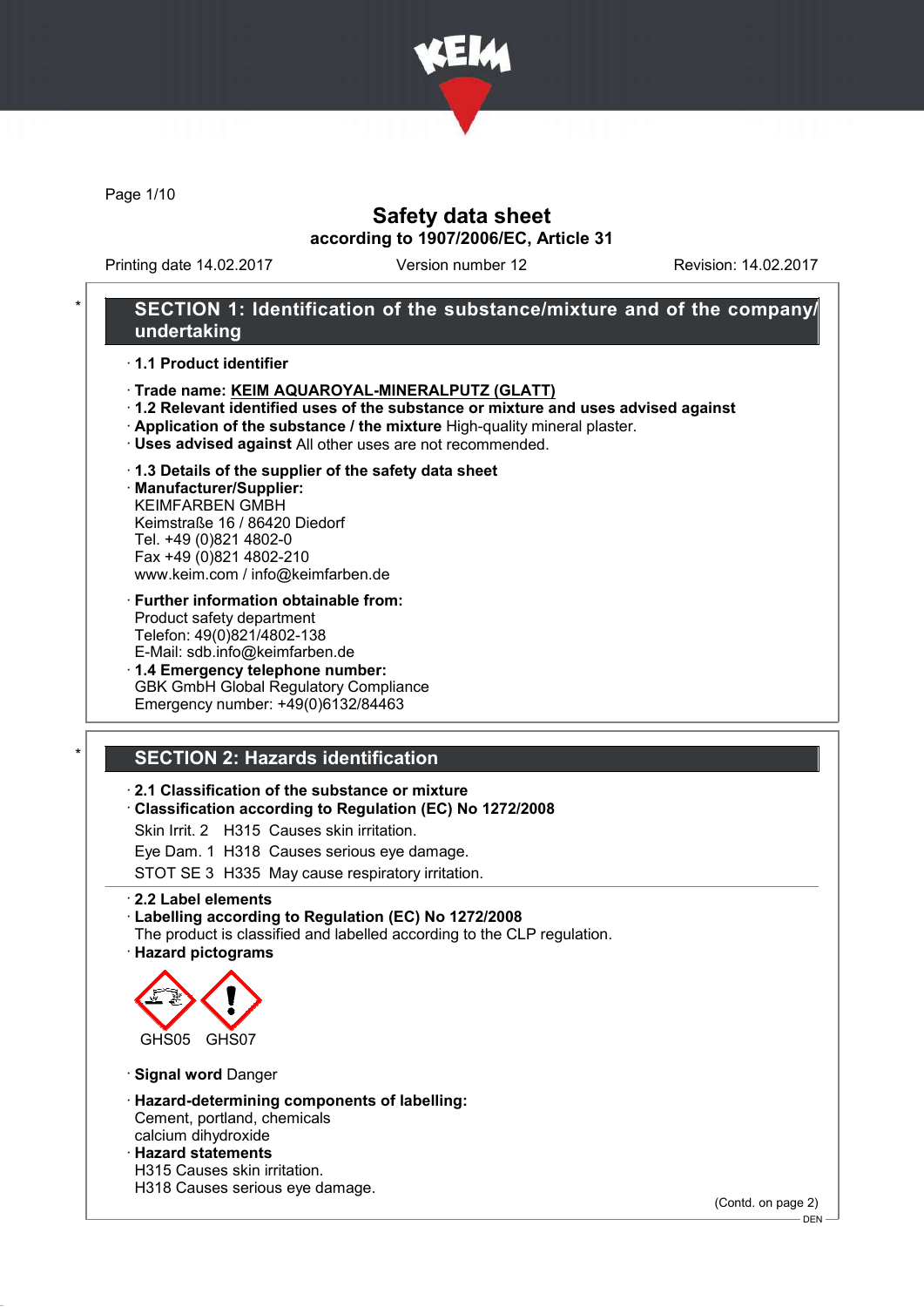

Page 2/10

# Safety data sheet according to 1907/2006/EC, Article 31

Printing date 14.02.2017 Version number 12 Revision: 14.02.2017

## Trade name: KEIM AQUAROYAL-MINERALPUTZ (GLATT)

|                              | H335 May cause respiratory irritation.                                                           | (Contd. of page 1) |
|------------------------------|--------------------------------------------------------------------------------------------------|--------------------|
|                              |                                                                                                  |                    |
| · Precautionary statements   |                                                                                                  |                    |
| P280                         | Wear protective gloves/protective clothing/eye protection/face protection.                       |                    |
| P271                         | Use only outdoors or in a well-ventilated area.                                                  |                    |
| P261                         | Avoid breathing dust.                                                                            |                    |
|                              | P305+P351+P338 IF IN EYES: Rinse cautiously with water for several minutes. Remove contact       |                    |
|                              | lenses, if present and easy to do. Continue rinsing.                                             |                    |
| P315                         | Get immediate medical advice/attention.                                                          |                    |
| P304+P340                    | IF INHALED: Remove person to fresh air and keep comfortable for breathing.                       |                    |
| P302+P352                    | IF ON SKIN: Wash with plenty of soap and water.                                                  |                    |
| P362                         | Take off contaminated clothing.                                                                  |                    |
| P332+P313                    | If skin irritation occurs: Get medical advice/attention.                                         |                    |
| $\cdot$ 2.3 Other hazards    |                                                                                                  |                    |
|                              | This Product contains cement. Cement produces an alkaline reaction with moisture or water. Avoid |                    |
|                              | contact with eyes and prolonged skin contact.                                                    |                    |
|                              | · Results of PBT and vPvB assessment                                                             |                    |
| $\cdot$ PBT: Not applicable. |                                                                                                  |                    |
| · vPvB: Not applicable.      |                                                                                                  |                    |

## SECTION 3: Composition/information on ingredients

## · 3.2 Mixtures

· Description: Portland-cement, calcium dihydroxide, aggregates and additives

| · Dangerous components:                |                                                                                             |              |
|----------------------------------------|---------------------------------------------------------------------------------------------|--------------|
| CAS: 65997-15-1                        | Cement, portland, chemicals                                                                 | $10 - 25%$   |
| EINECS: 266-043-4                      | Eye Dam. 1, H318; $\Diamond$ Skin Irrit. 2, H315; STOT SE<br>3. H <sub>335</sub>            |              |
| CAS: 1305-62-0                         | calcium dihydroxide                                                                         | $2.5 - 10\%$ |
| EINECS: 215-137-3                      | Eye Dam. 1, H318; $\Diamond$ Skin Irrit. 2, H315; STOT SE                                   |              |
| Reg.nr.: 01-2119475151-45-XXXX 3, H335 |                                                                                             |              |
|                                        | · Additional information: For the wording of the listed hazard phrases refer to section 16. |              |

SECTION 4: First aid measures

### · 4.1 Description of first aid measures

- · General information: When seeing the doctor we suggest to present this safety data sheet.
- · After inhalation: Supply fresh air; consult doctor in case of complaints.
- · After skin contact:

Immediately wash with water and soap and rinse thoroughly.

Do not use solvents or thinners. If skin irritation continues, consult a doctor.

· After eye contact:

Rinse opened eye for several minutes under running water. Then consult a doctor.

After swallowing:

Rinse mouth and throat well with water.

(Contd. on page 3)

DEN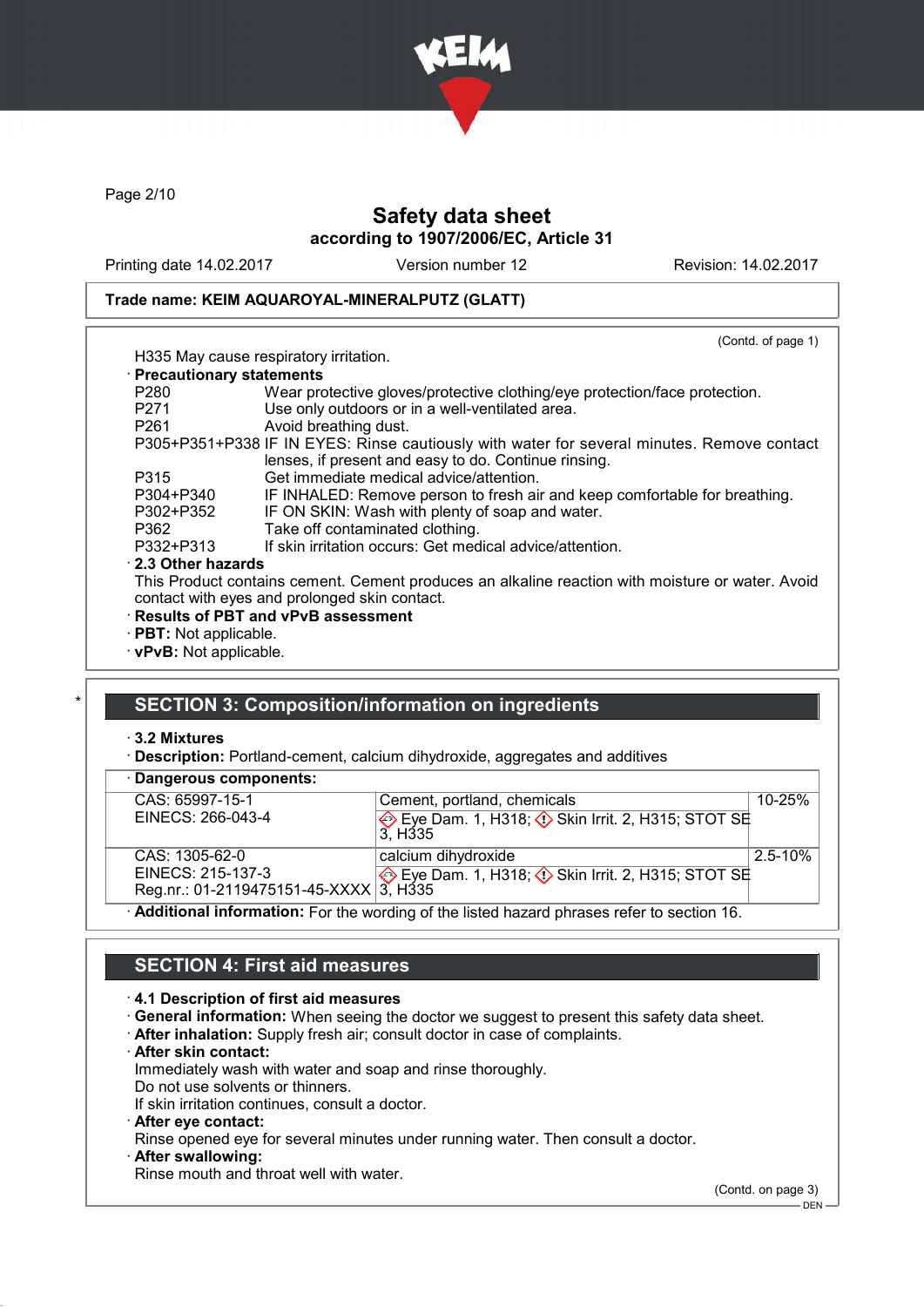

Page 3/10

# Safety data sheet according to 1907/2006/EC, Article 31

Printing date 14.02.2017 Version number 12 Revision: 14.02.2017

## Trade name: KEIM AQUAROYAL-MINERALPUTZ (GLATT)

(Contd. of page 2)

- Do not induce vomiting; call for medical help immediately.
- · 4.2 Most important symptoms and effects, both acute and delayed No further relevant information available.
- · 4.3 Indication of any immediate medical attention and special treatment needed No further relevant information available.

## SECTION 5: Firefighting measures

- · 5.1 Extinguishing media
- · Suitable extinguishing agents:
- Product itself does not burn. Co-ordinate fire-fighting measures to the fire surroundings.
- · 5.2 Special hazards arising from the substance or mixture
- No further relevant information available.
- · 5.3 Advice for firefighters
- · Protective equipment: Wear self-contained respiratory protective device.
- · Additional information
- Dispose of fire debris and contaminated fire fighting water in accordance with official regulations. In case of fire do not breathe smoke, fumes and vapours.

# SECTION 6: Accidental release measures

| $\cdot$ 6.1 Personal precautions, protective equipment and emergency procedures<br>Avoid contact with skin and eyes.<br>Avoid formation of dust. |
|--------------------------------------------------------------------------------------------------------------------------------------------------|
| Use respiratory protective device against the effects of fumes/dust/aerosol.                                                                     |
| Respect the protection rules (see section 7 a. 8).                                                                                               |
| Product forms slippery surface when combined with water.                                                                                         |
| 6.2 Environmental precautions:                                                                                                                   |
| Do not allow product to reach soil, sewage system or any water course.                                                                           |
| Follow local governmental rules and regulations.                                                                                                 |
| 6.3 Methods and material for containment and cleaning up:                                                                                        |
| Close drainages (Risk of blocking)                                                                                                               |
| Danger of slipping!                                                                                                                              |
| Avoid formation of dust.                                                                                                                         |
| Ensure adequate ventilation.                                                                                                                     |
| Pick up mechanically.                                                                                                                            |
| Dispose of the material collected according to regulations.                                                                                      |
| Clear contaminated areas thoroughly.                                                                                                             |
| 6.4 Reference to other sections                                                                                                                  |
| See Section 7 for information on safe handling.                                                                                                  |
| See Section 8 for information on personal protection equipment.                                                                                  |
| See Section 13 for disposal information.                                                                                                         |

(Contd. on page 4)

DEN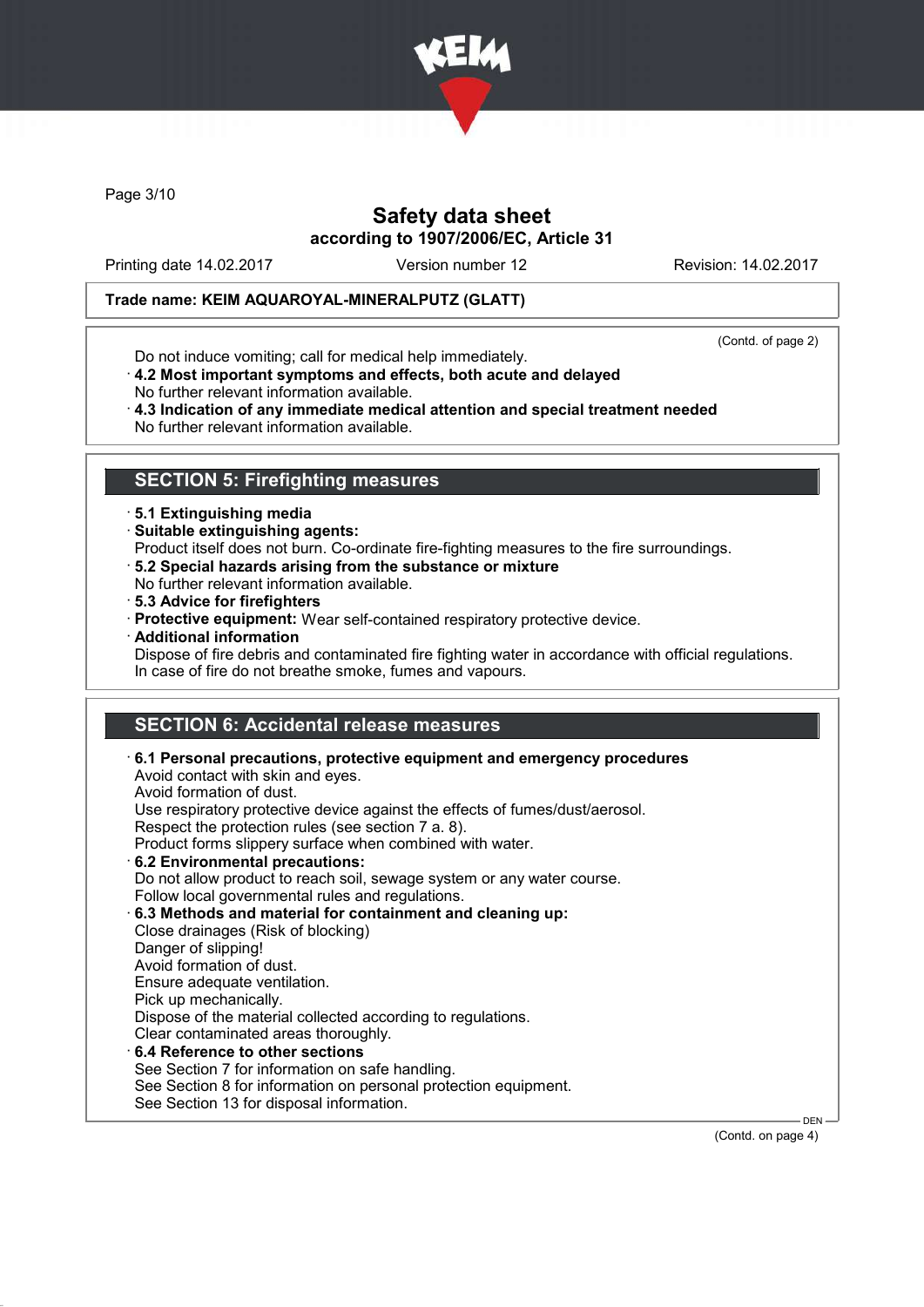

Page 4/10

## Safety data sheet according to 1907/2006/EC, Article 31

Printing date 14.02.2017 Version number 12 Revision: 14.02.2017

## Trade name: KEIM AQUAROYAL-MINERALPUTZ (GLATT)

(Contd. of page 3)

## SECTION 7: Handling and storage · 7.1 Precautions for safe handling Avoid contact with skin and eyes. Keep receptacles tightly sealed. Prevent formation of dust. Ensure good ventilation/exhaustion at the workplace. Any unavoidabledeposit of dust must be regularly removed. See item 8 for information about suitable protective equipment and technical precautions. Respect the protection rules. · Information about fire - and explosion protection: The product is not flammable. No special measures required. · 7.2 Conditions for safe storage, including any incompatibilities · Storage: · Requirements to be met by storerooms and receptacles: Keep in the original containers in a cool and dry place. Store only in unopened original receptacles. · Information about storage in one common storage facility: Do not store together with acids. · Further information about storage conditions: Store in dry conditions. Protect from humidity and water. Avoid dust formations and deposits. Keep container tightly sealed. Protect from heat and direct sunlight. · Storage class: 13 · 7.3 Specific end use(s) No further relevant information available. SECTION 8: Exposure controls/personal protection · 8.1 Control parameters · Ingredients with limit values that require monitoring at the workplace: 65997-15-1 Cement, portland, chemicals

|               | AGW (Germany) Long-term value: $5 \text{ E mg/m}^3$<br><b>DFG</b>       |                                |                    |
|---------------|-------------------------------------------------------------------------|--------------------------------|--------------------|
|               | 1305-62-0 calcium dihydroxide                                           |                                |                    |
|               | AGW (Germany) Long-term value: 1E mg/m <sup>3</sup><br>2(I); Y, EU, DFG |                                |                    |
| $\cdot$ DNELs |                                                                         |                                |                    |
|               | 1305-62-0 calcium dihydroxide                                           |                                |                    |
|               | Inhalative Acute - local effects, worker                                | 4 mg/m <sup>3</sup> (worker)   |                    |
|               | Acute - local effects, consumer                                         | 4 mg/m <sup>3</sup> (consumer) |                    |
|               | Long-term - local effects, worker                                       | 1 mg/m <sup>3</sup> (worker)   |                    |
|               |                                                                         |                                | (Contd. on page 5) |

DEN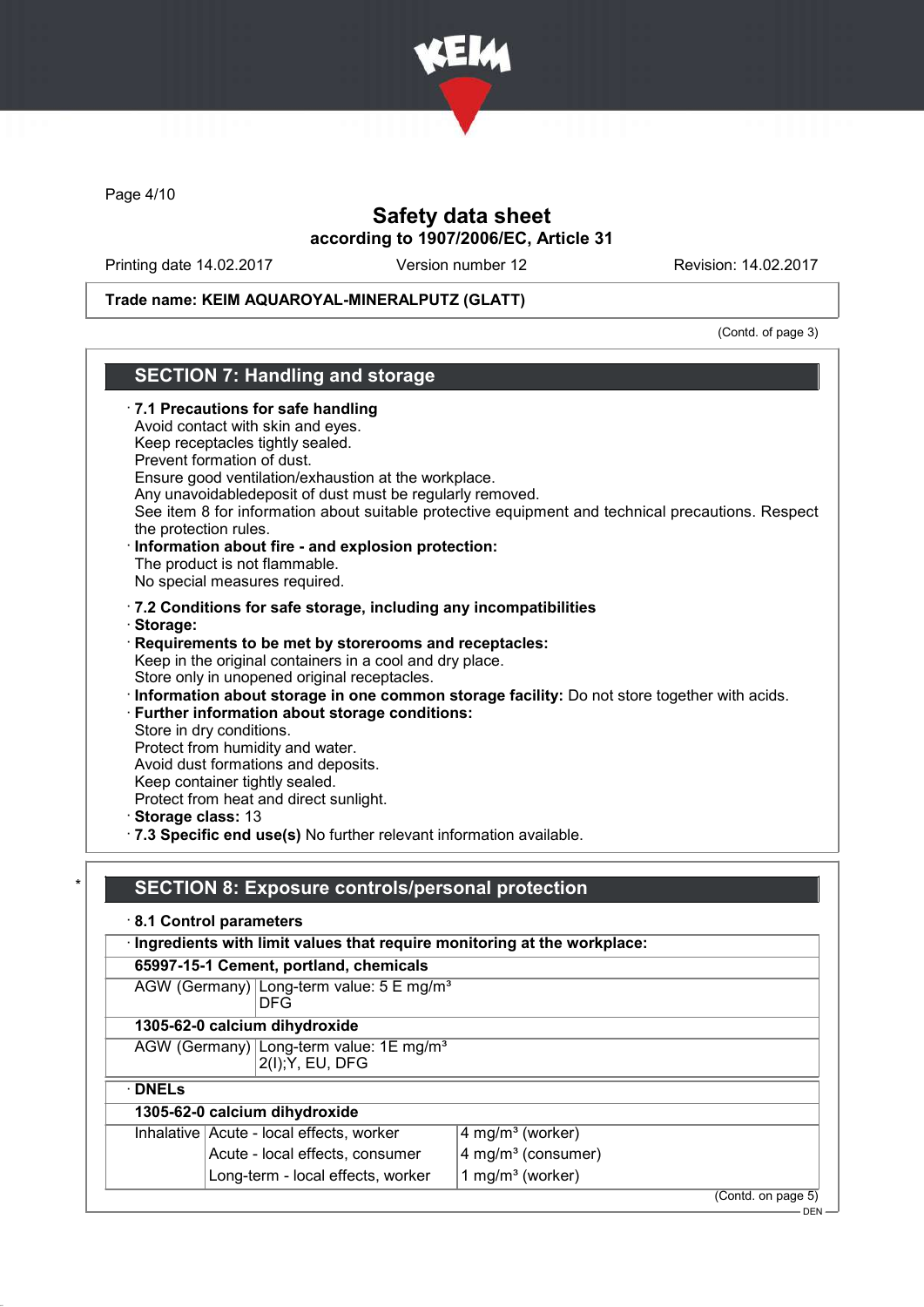

Page 5/10

# Safety data sheet according to 1907/2006/EC, Article 31

Printing date 14.02.2017 Version number 12 Revision: 14.02.2017

# Trade name: KEIM AQUAROYAL-MINERALPUTZ (GLATT)

|                                                                                                                                                                                                                                                                                                                                                                                                                                                                                                                                                                                                                                                                                                                                                                                                                                                                                                                                                                                                                                                             |                                                                                                                                                                                                                                                                                                                                                                                                                                                                                                                                                                                                                                                                                                             | (Contd. of page 4) |
|-------------------------------------------------------------------------------------------------------------------------------------------------------------------------------------------------------------------------------------------------------------------------------------------------------------------------------------------------------------------------------------------------------------------------------------------------------------------------------------------------------------------------------------------------------------------------------------------------------------------------------------------------------------------------------------------------------------------------------------------------------------------------------------------------------------------------------------------------------------------------------------------------------------------------------------------------------------------------------------------------------------------------------------------------------------|-------------------------------------------------------------------------------------------------------------------------------------------------------------------------------------------------------------------------------------------------------------------------------------------------------------------------------------------------------------------------------------------------------------------------------------------------------------------------------------------------------------------------------------------------------------------------------------------------------------------------------------------------------------------------------------------------------------|--------------------|
| Long-term - local effects, consumer 1 (consumer)                                                                                                                                                                                                                                                                                                                                                                                                                                                                                                                                                                                                                                                                                                                                                                                                                                                                                                                                                                                                            |                                                                                                                                                                                                                                                                                                                                                                                                                                                                                                                                                                                                                                                                                                             |                    |
| · PNECs                                                                                                                                                                                                                                                                                                                                                                                                                                                                                                                                                                                                                                                                                                                                                                                                                                                                                                                                                                                                                                                     |                                                                                                                                                                                                                                                                                                                                                                                                                                                                                                                                                                                                                                                                                                             |                    |
| 1305-62-0 calcium dihydroxide                                                                                                                                                                                                                                                                                                                                                                                                                                                                                                                                                                                                                                                                                                                                                                                                                                                                                                                                                                                                                               |                                                                                                                                                                                                                                                                                                                                                                                                                                                                                                                                                                                                                                                                                                             |                    |
| Aquatic compartment - freshwater                                                                                                                                                                                                                                                                                                                                                                                                                                                                                                                                                                                                                                                                                                                                                                                                                                                                                                                                                                                                                            | 0.49 mg/l (freshwater)                                                                                                                                                                                                                                                                                                                                                                                                                                                                                                                                                                                                                                                                                      |                    |
| Aquatic compartment - marine water $ 0.32 \text{ mg/l}$ (marine water)                                                                                                                                                                                                                                                                                                                                                                                                                                                                                                                                                                                                                                                                                                                                                                                                                                                                                                                                                                                      |                                                                                                                                                                                                                                                                                                                                                                                                                                                                                                                                                                                                                                                                                                             |                    |
| Terrestrial compartment - soil                                                                                                                                                                                                                                                                                                                                                                                                                                                                                                                                                                                                                                                                                                                                                                                                                                                                                                                                                                                                                              | 1080 mg/kg dw (soil)                                                                                                                                                                                                                                                                                                                                                                                                                                                                                                                                                                                                                                                                                        |                    |
| Sewage treatment plant                                                                                                                                                                                                                                                                                                                                                                                                                                                                                                                                                                                                                                                                                                                                                                                                                                                                                                                                                                                                                                      | 3 mg/l (sewage sludge)                                                                                                                                                                                                                                                                                                                                                                                                                                                                                                                                                                                                                                                                                      |                    |
|                                                                                                                                                                                                                                                                                                                                                                                                                                                                                                                                                                                                                                                                                                                                                                                                                                                                                                                                                                                                                                                             | Additional information: The lists valid during the making were used as basis.                                                                                                                                                                                                                                                                                                                                                                                                                                                                                                                                                                                                                               |                    |
| 8.2 Exposure controls<br>· Personal protective equipment:<br><b>General protective and hygienic measures:</b><br>Avoid contact with the eyes and skin.<br>Do not inhale dust / smoke / mist.<br>Wash hands before breaks and at the end of work.<br>Immediately remove all soiled and contaminated clothing<br><b>Respiratory protection:</b><br>In a dusty environment wear suitable facemask.<br>Filter: FFP2<br>· Protection of hands:<br>Protective gloves<br>Alkaline resistant gloves<br>· Material of gloves<br>suitable material e.g.:<br>Nitrile impregnated cotton-gloves<br>Recommended thickness of the material: $\geq 0.5$ mm<br>to be checked prior to the application.<br>Penetration time of glove material<br>Value for the permeation: Level $\geq 6$ (480 min)<br>is recommended.<br>has to be observed.<br>Eye protection:<br>In a dusty environment wear protective goggles.<br>Tightly sealed goggles<br><b>Body protection:</b><br>Protective work clothing<br>After contact with skin wash thoroughly with water and apply lotion. | Vacuum clean contaminated clothing. Do not blow or brush off contamination.<br>The selection of the suitable gloves does not only depend on the material, but also on further marks<br>of quality and varies from manufacturer to manufacturer. As the product is a preparation of several<br>substances, the resistance of the glove material can not be calculated in advance and has therefore<br>The determined penetration times according to EN 374 part III are not performed under practical<br>conditions. Therefore a maximum wearing time, which corresponds to 50% of the penetration time,<br>The exact break trough time has to be found out by the manufacturer of the protective gloves and | (Contd. on page 6) |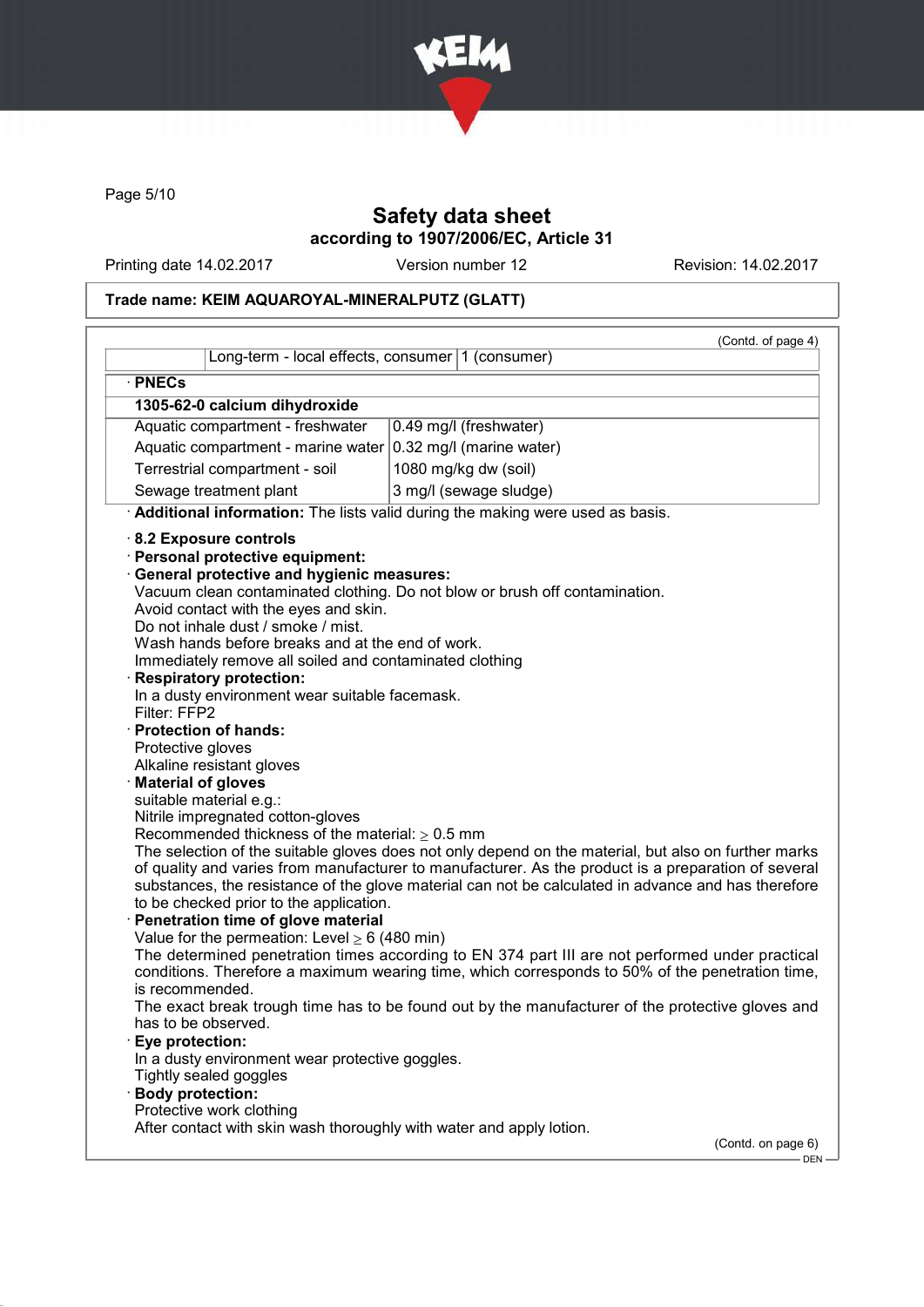

Page 6/10

# Safety data sheet according to 1907/2006/EC, Article 31

Printing date 14.02.2017 Version number 12 Revision: 14.02.2017

Trade name: KEIM AQUAROYAL-MINERALPUTZ (GLATT)

(Contd. of page 5) · Limitation and supervision of exposure into the environment See Section 12 and 6.2

| .9.1 Information on basic physical and chemical properties |                                               |
|------------------------------------------------------------|-----------------------------------------------|
| <b>General Information</b>                                 |                                               |
| · Appearance:                                              |                                               |
| Form:                                                      | Powder                                        |
| Colour:                                                    | White                                         |
| · Odour:                                                   | Odourless                                     |
| Odour threshold:                                           | Not determined.                               |
| $\cdot$ pH-value at 20 °C:                                 | $11.5 - 13.5*$                                |
| Change in condition                                        |                                               |
| <b>Melting point/freezing point:</b>                       | Undetermined.                                 |
| Initial boiling point and boiling range: Undetermined.     |                                               |
| · Flash point:                                             | Not applicable.                               |
| · Flammability (solid, gas):                               | Not applicable.                               |
| · Ignition temperature:                                    | Not determined.                               |
| · Decomposition temperature:                               | Not determined.                               |
| · Auto-ignition temperature:                               | Product is not selfigniting.                  |
| <b>Explosive properties:</b>                               | Product does not present an explosion hazard. |
| · Explosion limits:                                        |                                               |
| Lower:                                                     | Not applicable.                               |
| Upper:                                                     | Not applicable.                               |
| <b>Oxidising properties</b>                                | Not applicable                                |
| · Vapour pressure:                                         | Not applicable                                |
| · Density:                                                 | Not determined.                               |
| · Bulk density at 20 °C:                                   | 1.2-1.4* kg/dm <sup>3</sup>                   |
| · Relative density                                         | Not determined.                               |
| · Vapour density                                           | Not applicable                                |
| <b>Evaporation rate</b>                                    | Not applicable                                |
| · Solubility in / Miscibility with                         |                                               |
| water at 20 °C:                                            | < 2 g/l (Ca(OH)2)                             |
|                                                            | miscible                                      |
| · Partition coefficient: n-octanol/water:                  | Not applicable                                |
| · Viscosity:                                               |                                               |
| Dynamic:                                                   | Not applicable.                               |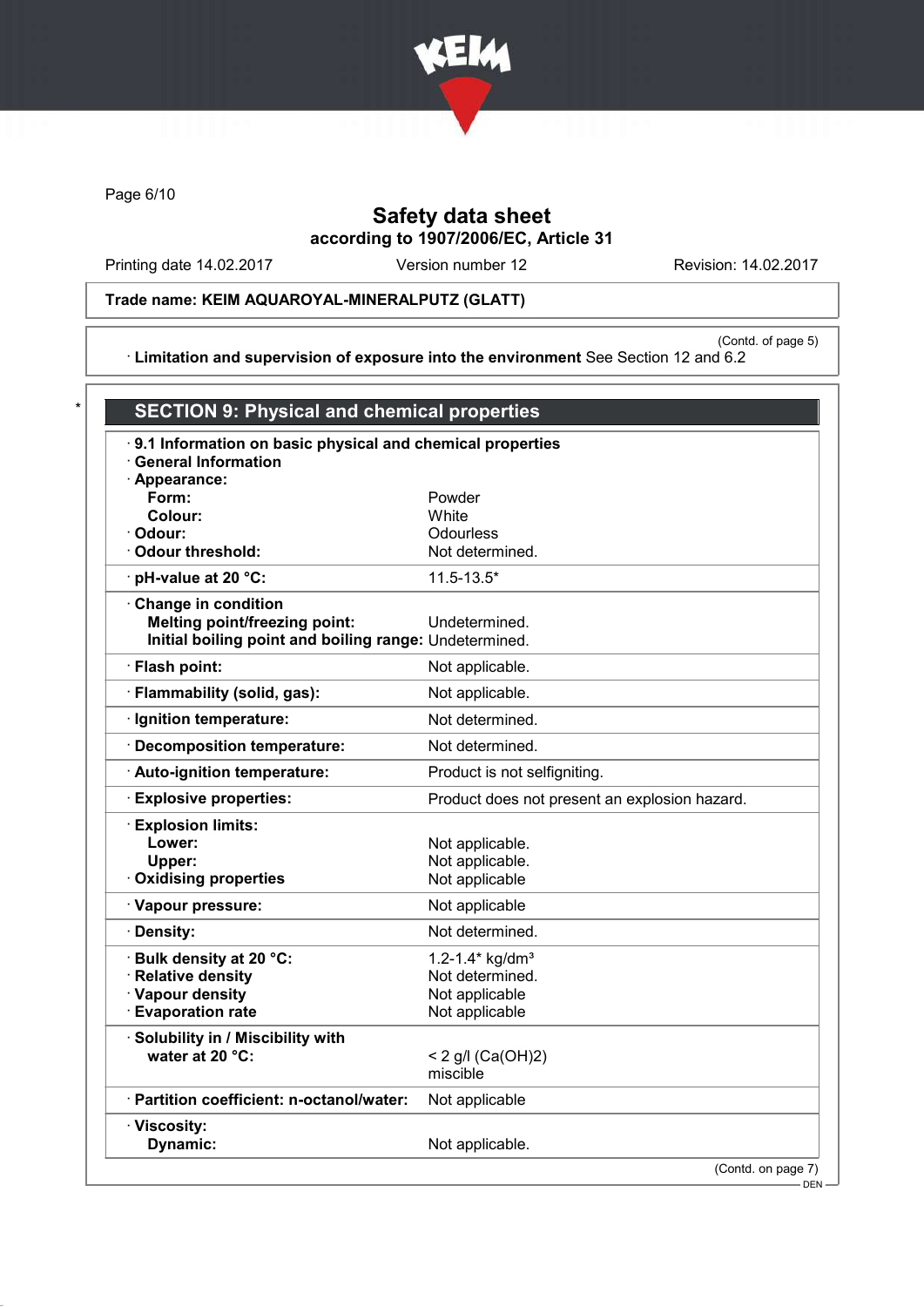

Page 7/10

# Safety data sheet according to 1907/2006/EC, Article 31

Printing date 14.02.2017 Version number 12 Revision: 14.02.2017

(Contd. of page 6)

### Trade name: KEIM AQUAROYAL-MINERALPUTZ (GLATT)

Kinematic: Not applicable.<br>
9.2 Other information **Accord 1989** The values are

\* The values are for freshly produced material and may change with the time.

## SECTION 10: Stability and reactivity

- · 10.1 Reactivity Reacts with water alkaline and hardens.
- · 10.2 Chemical stability Stable under normal conditions of storage and use.
- · Thermal decomposition / conditions to be avoided:
- Stable at environment temperature.

No decomposition if used and stored according to specifications.

- · 10.3 Possibility of hazardous reactions No dangerous reactions known.
- · 10.4 Conditions to avoid Humidity
- · 10.5 Incompatible materials: Acids
- · 10.6 Hazardous decomposition products:

No hazardous decomposition products if stored and handled as prescribed.

## **SECTION 11: Toxicological information**

· 11.1 Information on toxicological effects

· Acute toxicity Based on available data, the classification criteria are not met.

### · LD/LC50 values relevant for classification:

### 1305-62-0 calcium dihydroxide

Oral LD50 >2000 mg/kg (rat) (OECD 425)

Dermal  $|LD50|$  > 2500 mg/kg (rabbit) (OECD 402)

Primary irritant effect:

## Skin corrosion/irritation

- Causes skin irritation.
- · Serious eye damage/irritation
- Causes serious eye damage.
- · during inhalation: Irritating to respiratory system.
- · during swallowing: Irritant effect possible
- **Respiratory or skin sensitisation**
- Product is reduced in chromate. Within the indicated storage time sensitization is not expected.
- Other information (about experimental toxicology):
- Experimental analysis are not available.

The product was not tested. The statements on toxicology have been derived from the properties of the individual components.

- · CMR effects (carcinogenity, mutagenicity and toxicity for reproduction) not applicable
- Germ cell mutagenicity Based on available data, the classification criteria are not met.
- · Carcinogenicity Based on available data, the classification criteria are not met.
- · Reproductive toxicity Based on available data, the classification criteria are not met.
- · STOT-single exposure
- May cause respiratory irritation.

(Contd. on page 8)

DEN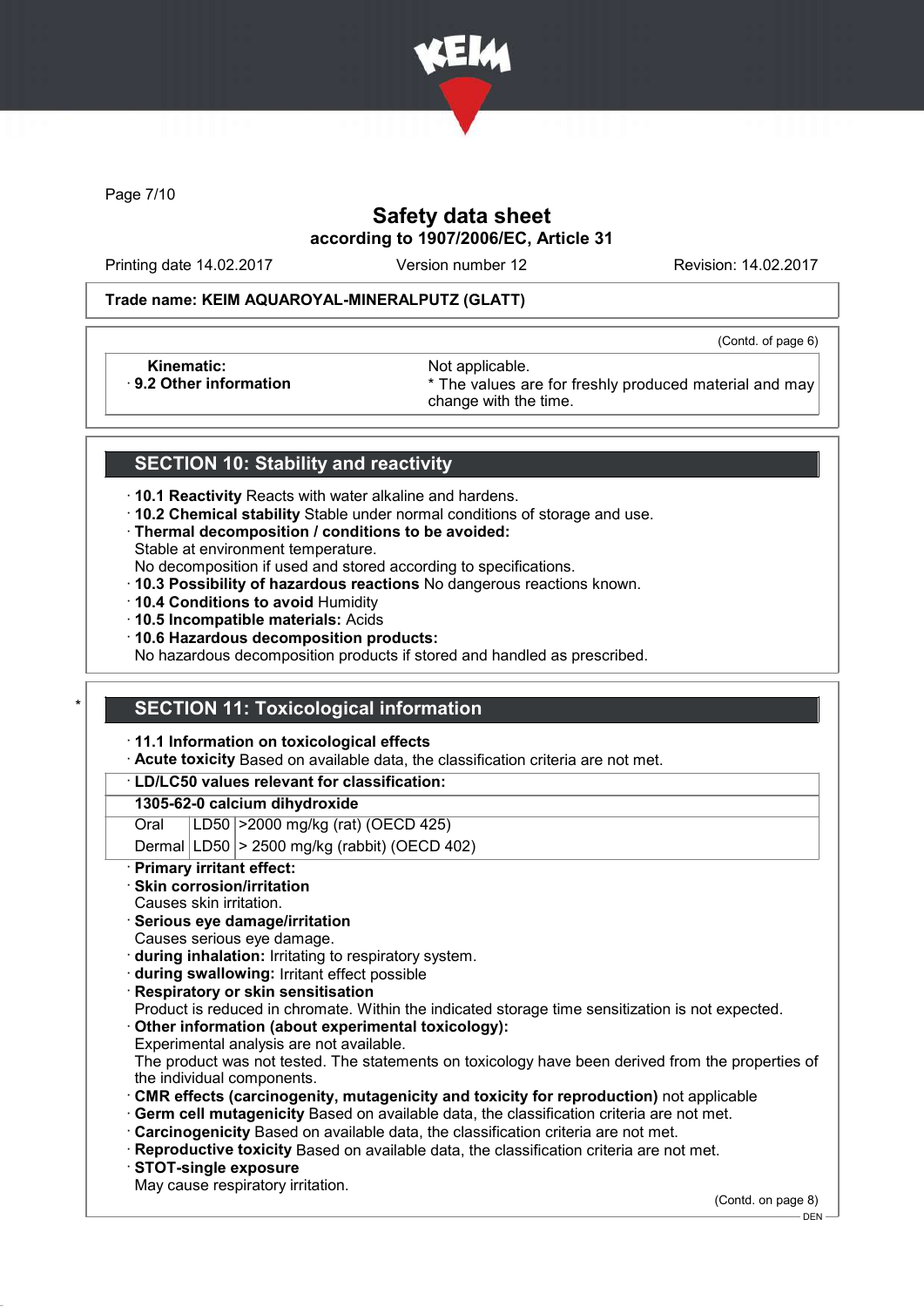

Page 8/10

# Safety data sheet according to 1907/2006/EC, Article 31

Printing date 14.02.2017 Version number 12 Revision: 14.02.2017

## Trade name: KEIM AQUAROYAL-MINERALPUTZ (GLATT)

(Contd. of page 7)

· STOT-repeated exposure Based on available data, the classification criteria are not met. · Aspiration hazard Based on available data, the classification criteria are not met.

| · Aquatic toxicity:<br>1305-62-0 calcium dihydroxide                                                                                          |                                                                                                                                                                                                                                                                                                                                                                                                                                                                                                                   |  |  |
|-----------------------------------------------------------------------------------------------------------------------------------------------|-------------------------------------------------------------------------------------------------------------------------------------------------------------------------------------------------------------------------------------------------------------------------------------------------------------------------------------------------------------------------------------------------------------------------------------------------------------------------------------------------------------------|--|--|
|                                                                                                                                               |                                                                                                                                                                                                                                                                                                                                                                                                                                                                                                                   |  |  |
| <b>NOEC</b>                                                                                                                                   | 72h; 48 mg/l (freshwater alga)                                                                                                                                                                                                                                                                                                                                                                                                                                                                                    |  |  |
|                                                                                                                                               | 14d; 32 mg/l (invertebrate marine organisms)                                                                                                                                                                                                                                                                                                                                                                                                                                                                      |  |  |
| EC10/LC10 oder NOEC                                                                                                                           | 2000 mg/kg (Soil macro-organisms)                                                                                                                                                                                                                                                                                                                                                                                                                                                                                 |  |  |
|                                                                                                                                               | 12000 mg/kg (soil microorganisms)                                                                                                                                                                                                                                                                                                                                                                                                                                                                                 |  |  |
| <b>NOEC</b>                                                                                                                                   | 21d; 1080 mg/kg (plants)                                                                                                                                                                                                                                                                                                                                                                                                                                                                                          |  |  |
| EC 50/48h                                                                                                                                     | 49.1 mg/l (freshwater invertebrate organisms)                                                                                                                                                                                                                                                                                                                                                                                                                                                                     |  |  |
| EC 50/72 h                                                                                                                                    | 184.57 mg/l (freshwater alga)                                                                                                                                                                                                                                                                                                                                                                                                                                                                                     |  |  |
| LC 50/96 h                                                                                                                                    | 457 mg/l (marine fish)                                                                                                                                                                                                                                                                                                                                                                                                                                                                                            |  |  |
|                                                                                                                                               |                                                                                                                                                                                                                                                                                                                                                                                                                                                                                                                   |  |  |
|                                                                                                                                               | 50.6 mg/l (freshwater fish)                                                                                                                                                                                                                                                                                                                                                                                                                                                                                       |  |  |
|                                                                                                                                               | 158 mg/l (invertebrate marine organisms)<br>· 12.2 Persistence and degradability No further relevant information available.<br>· 12.3 Bioaccumulative potential No further relevant information available.<br>. 12.4 Mobility in soil No further relevant information available.                                                                                                                                                                                                                                  |  |  |
| · Additional ecological information:<br>· AOX-indication:<br><b>General notes:</b><br>$\cdot$ PBT: Not applicable.<br>· vPvB: Not applicable. | Due to the substance of content which do not include organic jointed halogens, the product can not<br>take influence on the AOX-load of the waste water.<br>At present there are no ecotoxicological assessments.<br>Do not allow product to reach ground water, water course or sewage system.<br>Water hazard class 1 (German Regulation) (Self-assessment): slightly hazardous for water<br>12.5 Results of PBT and vPvB assessment<br>· 12.6 Other adverse effects No further relevant information available. |  |  |

#### **Recommendation**

Must not be disposed with household garbage. Do not allow product to reach sewage system. Disposal must be made according to official regulations.

# · European waste catalogue

17 01 01 **concrete** 

(Contd. on page 9)

DEN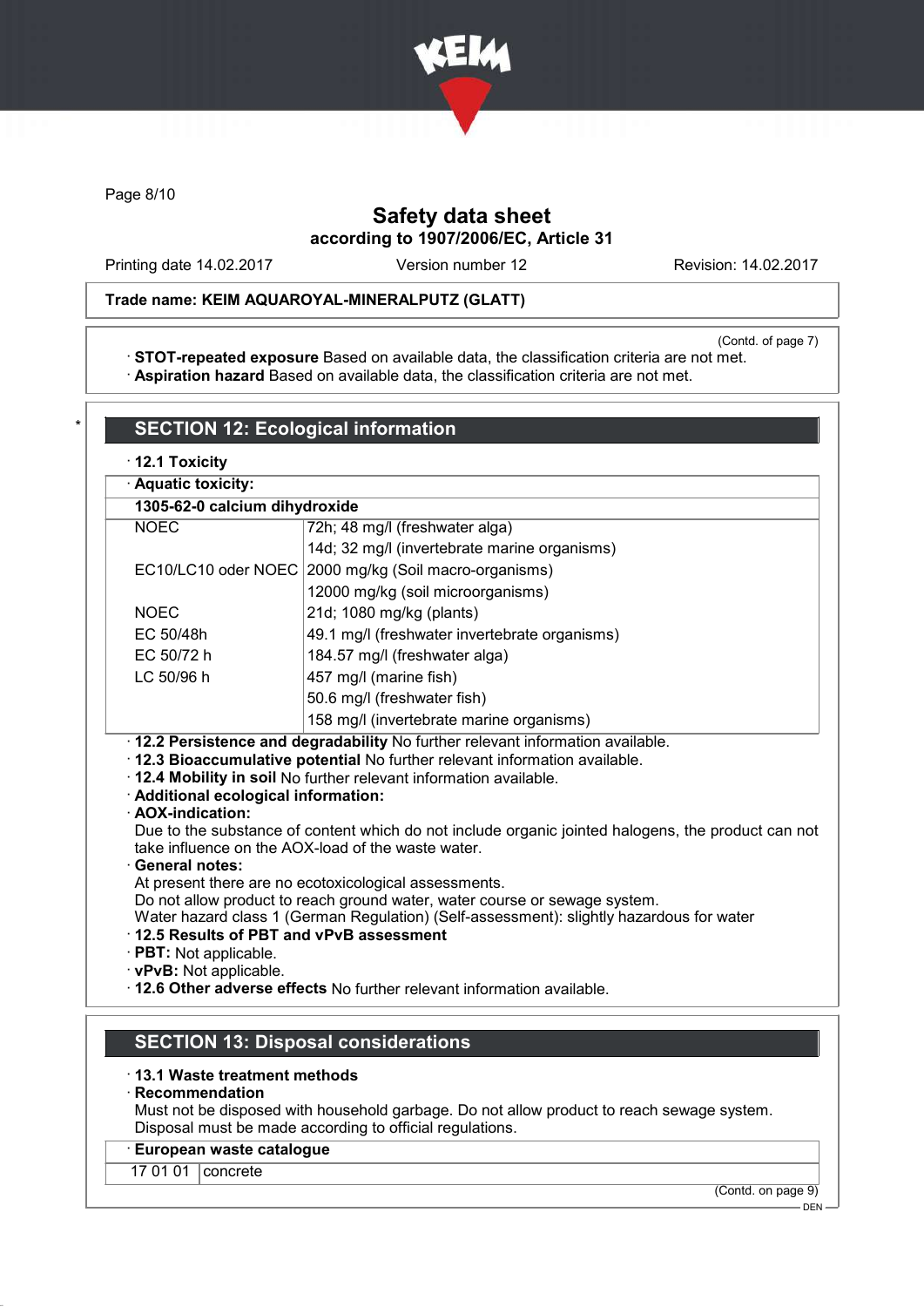

Page 9/10

# Safety data sheet according to 1907/2006/EC, Article 31

Printing date 14.02.2017 Version number 12 Revision: 14.02.2017

### Trade name: KEIM AQUAROYAL-MINERALPUTZ (GLATT)

(Contd. of page 8)

- · Uncleaned packaging:
- · Recommendation:
- Non contaminated packagings may be recycled.
- Disposal must be made according to official regulations.
- · Recommended cleansing agents: Water, if necessary with cleansing agents.

| <b>SECTION 14: Transport information</b>                                   |                                                               |
|----------------------------------------------------------------------------|---------------------------------------------------------------|
| $\cdot$ 14.1 UN-Number<br>· ADR, IMDG, IATA                                | Void                                                          |
| 14.2 UN proper shipping name<br>· ADR, IMDG, IATA                          | Void                                                          |
| 14.3 Transport hazard class(es)                                            |                                                               |
| · ADR, IMDG, IATA<br><b>· Class</b>                                        | Void                                                          |
| $\cdot$ 14.4 Packing group<br>· ADR, IMDG, IATA                            | Void                                                          |
| ⋅14.5 Environmental hazards:<br>$\cdot$ Marine pollutant:                  | No.                                                           |
| 14.6 Special precautions for user                                          | Not applicable.                                               |
| 14.7 Transport in bulk according to Annex II<br>of Marpol and the IBC Code | Not applicable.                                               |
| · Transport/Additional information:                                        | No dangerous good in sense of these transport<br>regulations. |
| · UN "Model Regulation":                                                   | Void                                                          |

# **SECTION 15: Regulatory information**

- · 15.1 Safety, health and environmental regulations/legislation specific for the substance or mixture
- · Labelling according to Regulation (EC) No 1272/2008

For information on labelling please refer to section 2 of this document.

- · Directive 2012/18/EU
- · Named dangerous substances ANNEX I None of the ingredients is listed.
- · National regulations:

· Waterhazard class: Water hazard class 1 (Self-assessment): slightly hazardous for water.

(Contd. on page 10)  $-$  DEN